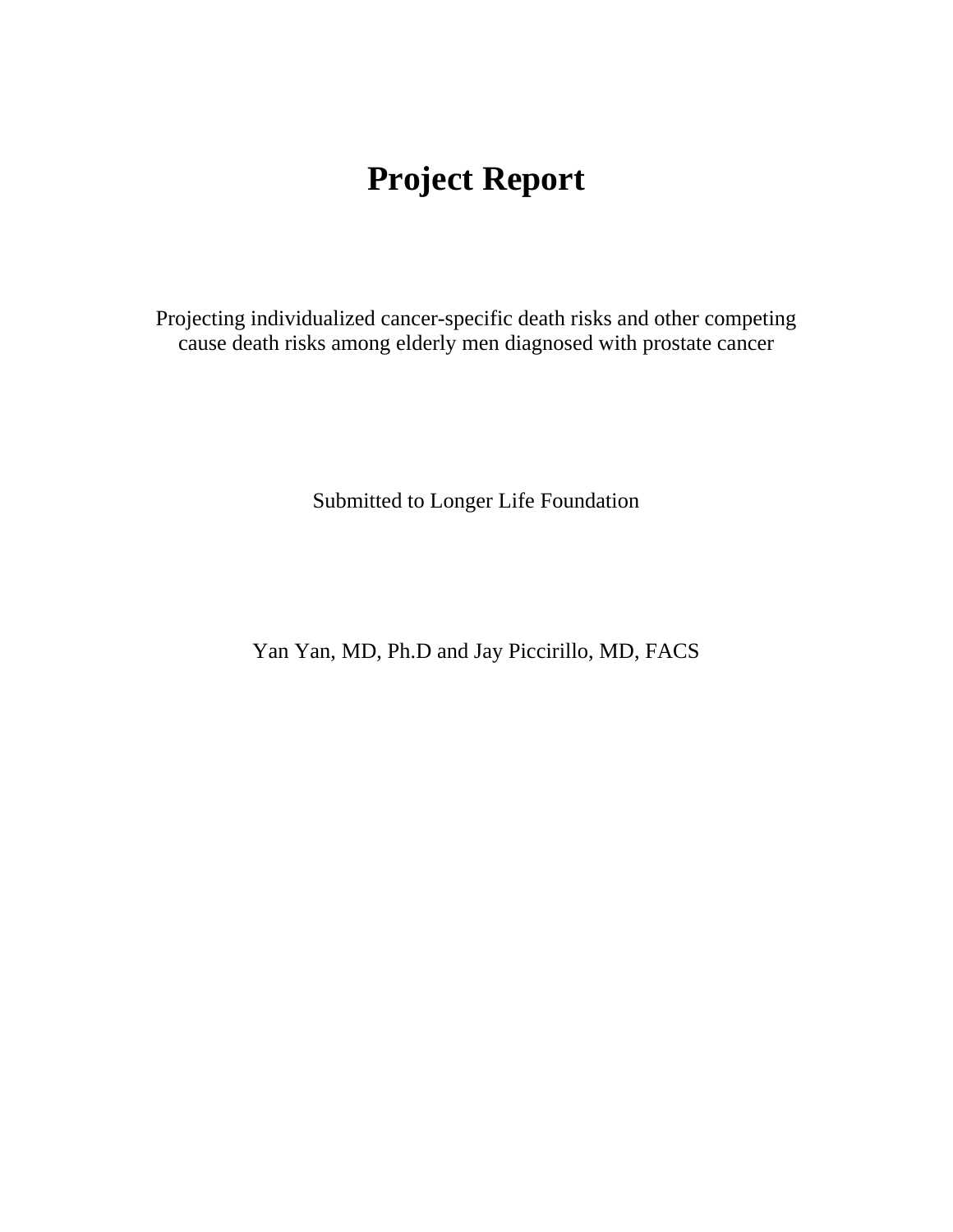## **Summary and description in lay language**

Prostate cancer is the most common cancer among men in the US and the second leading cause of cancer death. As in other cancers, the majority of men diagnosed with prostate cancer are elderly. While some prostate cancer patients die from this disease, most of them die from other causes because prostate tumors usually grow slowly and prostate cancer patients are usually old with many other health conditions.

Death from prostate cancer and from other causes is usually associated with different risk factors and has different implications for health care needs. Thus, it is very important to categorize prostate cancer patients into subgroups at the different risks of dying from prostate cancer or dying from other causes. The purposes of the current project are to identify the risk factors related to different causes of death, and then to predict individualized probabilities of death from prostate cancer and from other causes using the risk factor information.

We used all prostate cancer patients diagnosed between 1991-1999 in the SEER program and enrolled in the Medicare program, and the newly merged SEER-Medicare datasets to obtain all information including demographics, tumor grade and stage, primary treatment options, comorbidity, and vital status, etc. With the statistical tool we have previously developed, we estimated several types of individualized probabilities based on patient characteristics: the absolute cause-specific death probability, the conditional causespecific death probability, the relative risk of death from prostate cancer versus from other causes. The absolute cause-specific death probability tells us how likely a prostate cancer patient with certain characteristics ( age, race, tumor stage and grade, treatment options, and comorbidity etc.) in the future will die from prostate cancer or from other causes. The conditional cause-specific death probability tells us how likely the prostate cancer patient will die from prostate cancer or from other causes in the near future given his updated information. The relative risk tells us the importance that the patient will die from prostate cancer versus from other causes.

These probabilities will have many applications in clinical and public health practice. Clinicians can use the absolute cause-specific death probability to consult individual patients about optimal treatment options before treatment, and can use the conditional cause-specific death probability with the relative risk estimates to formulate more effective prevention and treatment strategies for reducing death risks from prostate cancer and from other causes. Health care policy makers can use the absolute cause-specific death probability to make the long-term plan about future health care needs, and can use the conditional cause-specific death probability with the relative risk estimates to adjust their long-term plan for possible changes. In addition, these probabilities enable prostate cancer patients to better understand their prognoses, therefore, to more actively participate in the joint-decision making.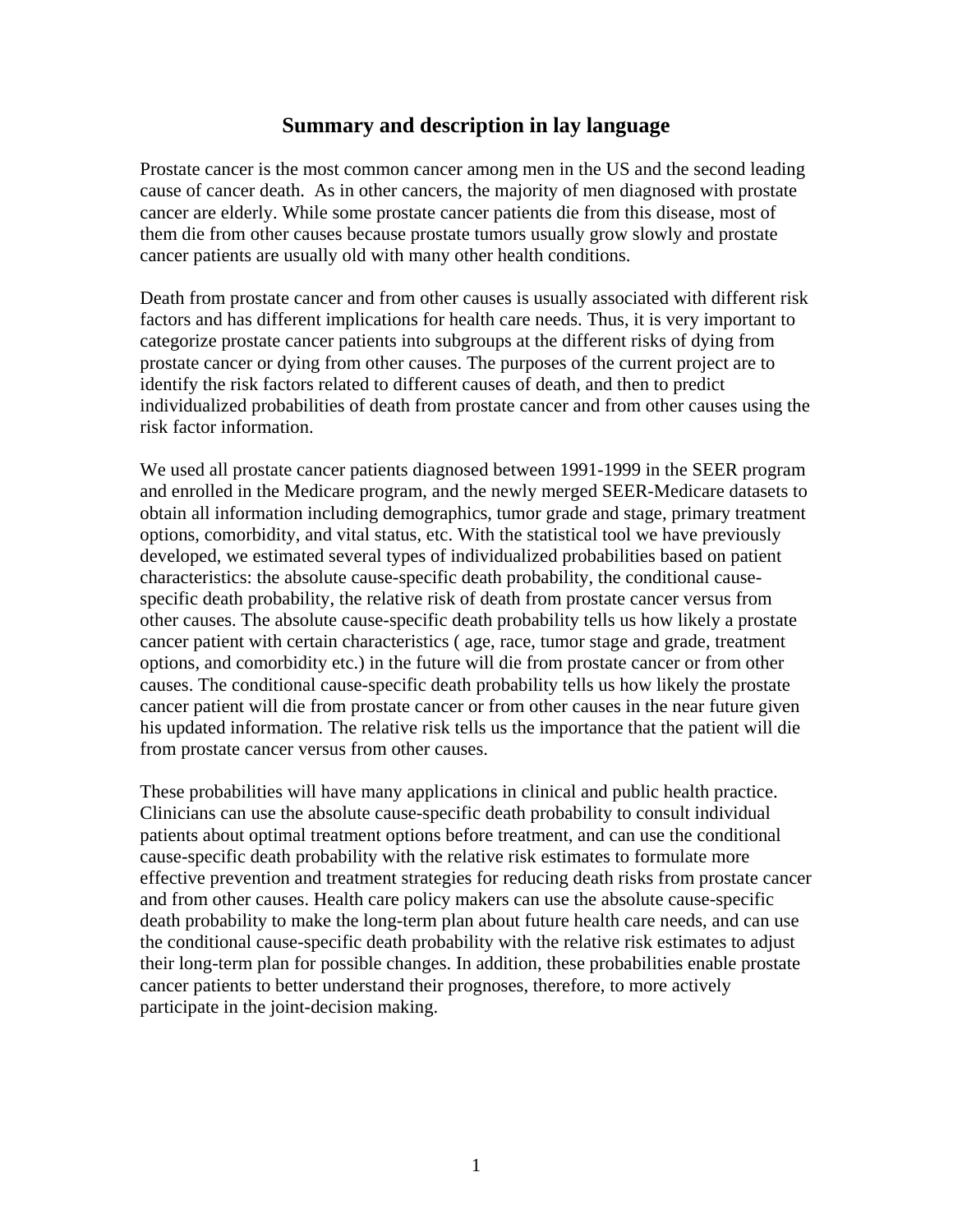#### **Introduction**

Prostate cancer is the most common malignancy and the second leading cause of death in men in the US, with approximately 230,110 new cases and 29,900 deaths anticipated in 2004; over 98% of these deaths will occur in the elderly patient population.<sup>1</sup> As in other cancers, the overall mortality of prostate cancer has been extensively studied, the cause-specific mortality in these patients is much less reported.

Studying the causes of death in elderly prostate cancer patients has several importances. First, the majority of prostate cancer patients die from other competing causes, due to both a slow progression of the cancer and a high prevalence of comorbid conditions. <sup>2-4</sup> Second, the risk factors for death from prostate cancer are usually different from those for death from other causes.<sup>5-9</sup> Third, the death from prostate cancer often has different implications than the death from other causes.

The common approach to estimating the risk of death from prostate cancer uses "cancer specific survival function", obtained by the Kaplan-Meier method with censoring those who die from other causes. Likewise, for estimating the risk of death from other causes, this approach censors those who die from prostate cancer. This approach cannot predict individualized death probabilities since it cannot effectively use patient characteristic information. More importantly, this approach violates the crucial statistical assumption underlying the Kaplan-Meier method and overestimates the death probabilities, as we demonstrated in AIDS study settings.<sup>10</sup>

Two studies estimated the probabilities of death from prostate cancer and from other causes: one by Albertsen  $7$  and another by Sweat  $8$ . Their estimates came from pre-PSA era patients. Application of these probability estimates to patients diagnosed after 1991 may be difficult, since PSA testing has detected prostate tumors at earlier stages and a substantial proportion of the tumors detected are less aggressive. Besides, although many studies have shown that African American patients are more likely to have aggressive tumors and tend to have different treatment outcomes than the patients of other ethnic origins, however, race information was not included in those estimations.

The objectives of the current study are to identify the risk factors for different causes of death, then to estimate the probabilities of death from prostate cancer or from other causes using the risk factor information in the elderly prostate cancer patients.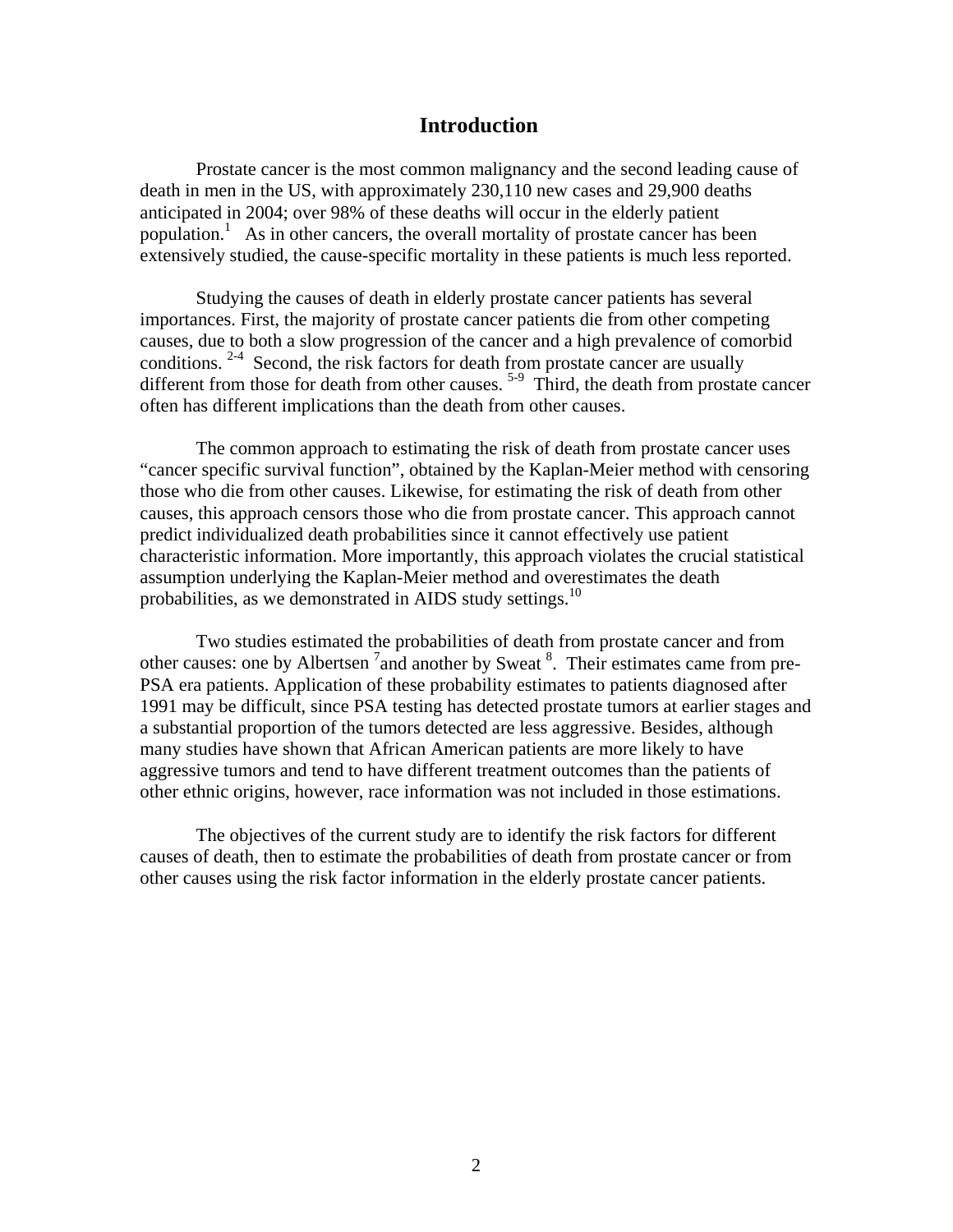## **Methods**

#### *Study population and data*

The study population consists of all prostate cancer patients in SEER-Medicare databases who were 66 years or older at the diagnosis between Jan 1, 1992 and Dec 31, 1995. The study period started 12 months prior to the date of diagnosis and ended with death for those who died before Dec 31,2000 or on Dec 31,2000 for those who were alive beyond that date. We excluded the following cases - those with diagnoses based only on autopsy or death certificates, those without the information on the month of diagnoses, those younger than 66 years at diagnosis, and those without complete Part A and Part B coverage or ever enrolled into HMO during the study period.

#### *Assessment of demographic, comorbidity and tumor characteristics and treatment*

Two demographic variables- race and age at diagnosis come from Patient Enrollment and Diagnosis Summary File (PEDSF). Severity of comorbid conditions was quantified by the Charlson index using data from the hospital inpatient, hospital outpatient, and physician/supplier files. Two SAS Macros supplied by NCI were used to code the comorbidity conditions. For stage, we followed the SEER coding guide, and group patients into T1, T2, T3, or T4N1M1. For grade, we categorized patients as well differentiated, moderately differentiated, poorly differentiated, and undifferentiated. Treatment was characterized as surgery, radiation therapy and watchful waiting.

#### *Statistical methods:*

In this project, we estimated three types of probabilities: the absolute causespecific death probabilities, the conditional cause-specific death probabilities, and the relative risks of death from prostate cancer versus death from other causes.The estimation of these probabilities was made for each of the three treatment options- surgery, radiation therapy, and watchful waiting. The details of statistical methods were published in our previous work 10-12, Briefly, we first use Cox proportional hazard model to select important prognostic factors associated with risk of death from prostate cancer and death from other competing causes. Then, we used Breslow's method to obtain cause-specific baseline hazard functions and cause specific hazard functions with the selected important prognostic factors. With cause specific hazard functions with the covariates, we used Aalan type of estimators to obtain the absolute cause-specific death probabilities, and therefore conditional cause-specific death probabilities and the relative risks of death from prostate cancer versus from other competing causes.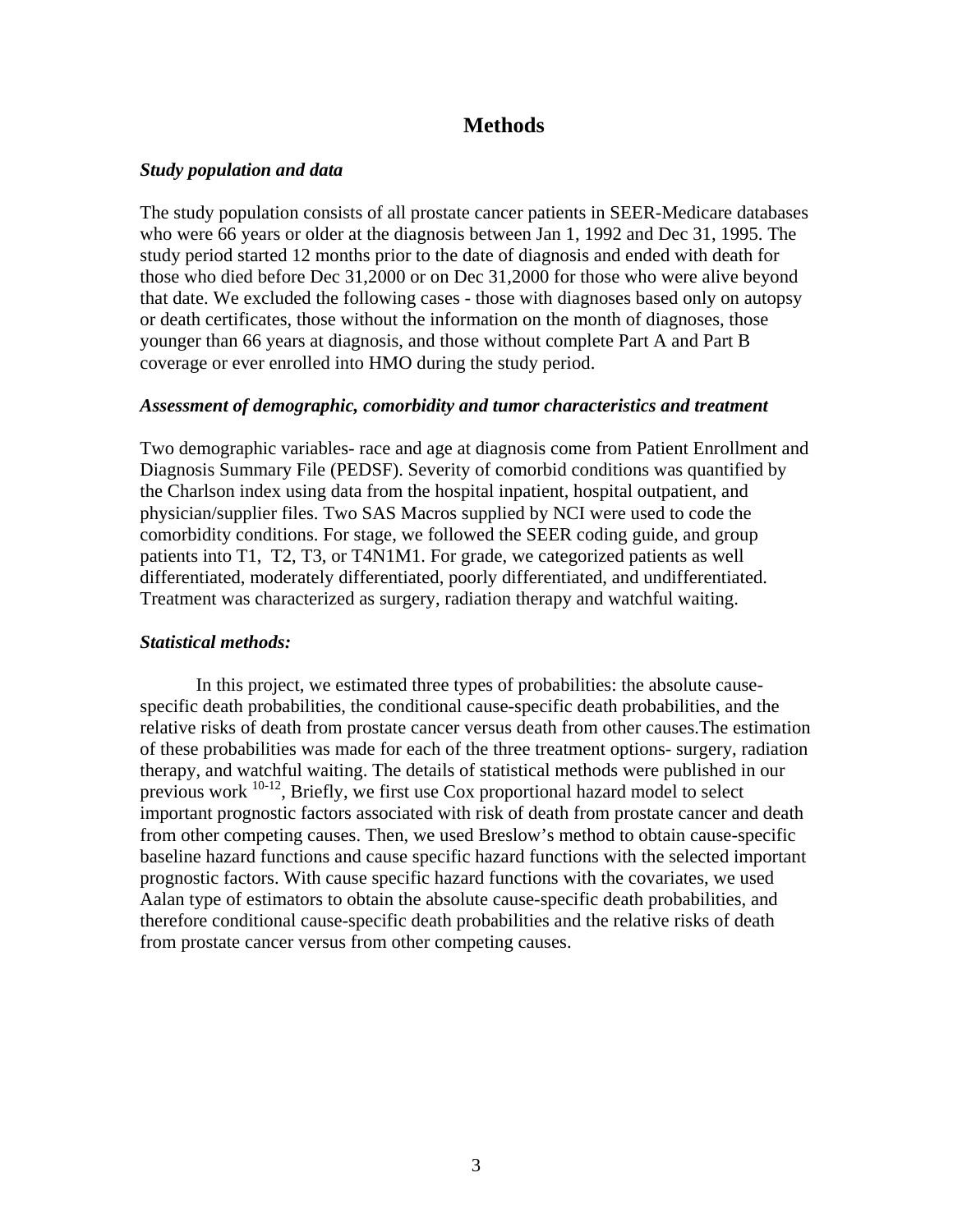#### **Results**

With each treatment group – surgery, radiation therapy and watchful waiting, the absolute probabilities of death from prostate cancer or other causes vary with patient and tumor characteristics. Table 1 and Table 2 present death risk profiles for selected 6 patients, 2 in each treatment group.

Table 1. Absolute Probabilities of Death From Prostate Cancer And Other Competing Causes For Six Patients At Selected Times During Follow-up

|       | Patient      | A     | Patient | B     |  |
|-------|--------------|-------|---------|-------|--|
| month | (1)          | (2)   | (1)     | (2)   |  |
| 12    | 0.009        | 0.023 | 0.001   | 0.062 |  |
| 24    | 0.013        | 0.044 | 0.001   | 0.117 |  |
| 36    | 0.021        | 0.066 | 0.002   | 0.172 |  |
| 48    | 0.038        | 0.090 | 0.003   | 0.231 |  |
| 60    | 0.049        | 0.114 | 0.003   | 0.290 |  |
| 72    | 0.066        | 0.139 | 0.004   | 0.347 |  |
| 84    | 0.078        | 0.168 | 0.005   | 0.409 |  |
| 96    | 0.091        | 0.197 | 0.006   | 0.470 |  |
|       | Patient      | C     | Patient | D     |  |
| month | (1)          | (2)   | (1)     | (2)   |  |
| 12    | 0.059        | 0.026 | 0.014   | 0.057 |  |
| 24    | 0.142        | 0.059 | 0.033   | 0.133 |  |
| 36    | 0.207        | 0.095 | 0.048   | 0.216 |  |
| 48    | 0.278        | 0.131 | 0.065   | 0.300 |  |
| 60    | 0.347        | 0.164 | 0.082   | 0.380 |  |
| 72    | 0.400        | 0.196 | 0.095   | 0.456 |  |
| 84    | 0.445        | 0.225 | 0.106   | 0.528 |  |
| 96    | 0.476        | 0.254 | 0.114   | 0.596 |  |
|       | Patient<br>Е |       | Patient | F     |  |
| month | (1)          | (2)   | (1)     | (2)   |  |
| 12    | 0.164        | 0.055 | 0.004   | 0.121 |  |
| 24    | 0.343        | 0.097 | 0.010   | 0.228 |  |
| 36    | 0.474        | 0.130 | 0.015   | 0.331 |  |
| 48    | 0.558        | 0.154 | 0.018   | 0.423 |  |
| 60    | 0.611        | 0.174 | 0.021   | 0.509 |  |
| 72    | 0.658        | 0.191 | 0.024   | 0.588 |  |
| 84    | 0.691        | 0.203 | 0.026   | 0.654 |  |
| 96    | 0.708        | 0.214 | 0.027   | 0.724 |  |

#### **Notes**

1. Characteristics of selected patients:

Patient A: surgical patients aged 66-70 with stage T3/T4/N1/M1, poorly differentiated tumors, and Charlson score of 1.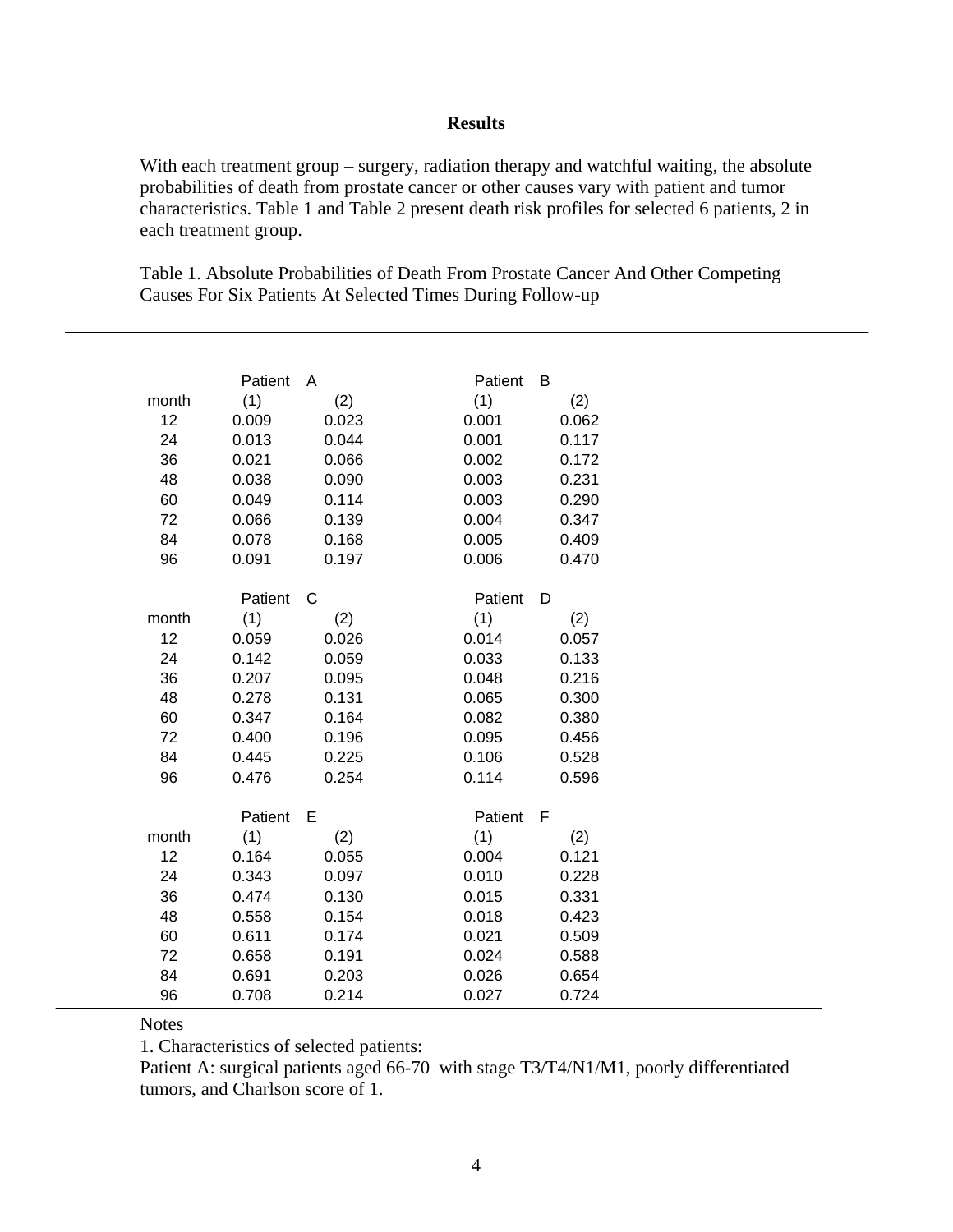Patient B: surgical patients aged 66-70 with stage T1/T2, well differentiated tumor, and Charlson score of 2+.

Patient C: Black radiation patients aged 71-75 with stage T3/T4/N1/M1, poorly differentiated tumors, and Charlson score of 0.

Patient D: Black radiation patients aged 71-75 with stage T3/T4/N1/M1, well differentiated tumors, and Charlson score of 2+.

Patient E: Black conservatively managed patients aged 71-75 with stage T4/N1/M1, poorly differentiated tumors, and Charlson score of 0.

Patient F: Black conservatively managed patients aged 71-75 with stage T1, well differentiated tumors, and Charlson score of 2+.

2.Column (1)- death from prostate cancer and Column (2)- death from other competing causes.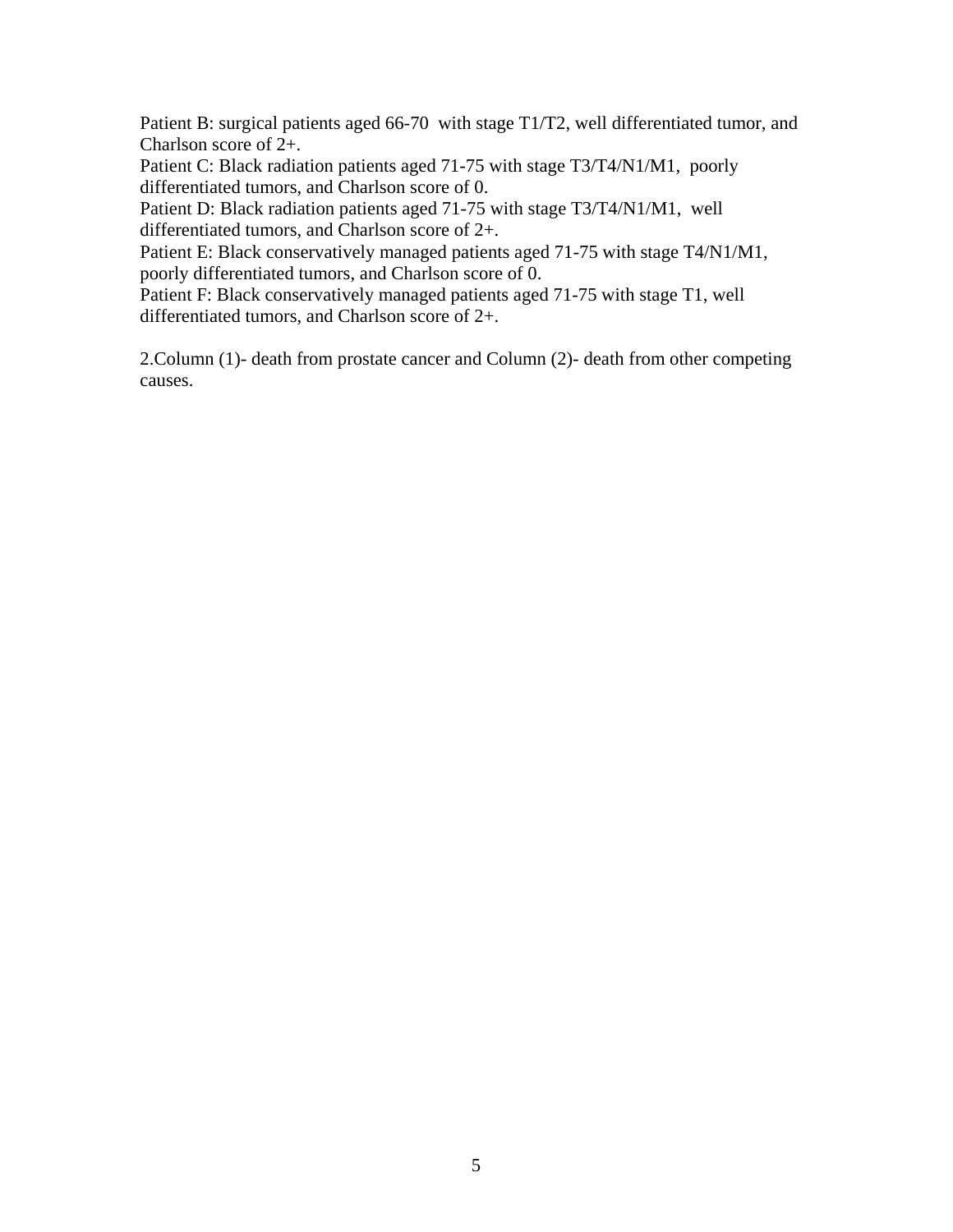|                |       | Patient A |       |       | <b>Patient B</b> |         |  |  |
|----------------|-------|-----------|-------|-------|------------------|---------|--|--|
| Month          | (1)   | (2)       | (3)   | (1)   | (2)              | (3)     |  |  |
| 0              | 0.007 | 0.012     | 1.772 | 0.001 | 0.032            | 63.572  |  |  |
| 12             | 0.003 | 0.011     | 3.146 | 0.000 | 0.029            | 112.989 |  |  |
| 24             | 0.004 | 0.013     | 3.072 | 0.000 | 0.035            | 110.824 |  |  |
| 36             | 0.009 | 0.012     | 1.273 | 0.001 | 0.032            | 45.785  |  |  |
| 48             | 0.007 | 0.013     | 1.738 | 0.001 | 0.035            | 62.476  |  |  |
| 60             | 0.009 | 0.014     | 1.544 | 0.001 | 0.039            | 55.470  |  |  |
| 72             | 0.009 | 0.020     | 2.323 | 0.001 | 0.055            | 84.203  |  |  |
| 84             | 0.005 | 0.020     | 4.052 | 0.000 | 0.055            | 145.208 |  |  |
| 96             | 0.023 | 0.018     | 0.772 | 0.002 | 0.048            | 27.835  |  |  |
|                |       | Patient C |       |       | Patient D        |         |  |  |
| Month          | (1)   | (2)       | (3)   | (1)   | (2)              | (3)     |  |  |
| $\overline{0}$ | 0.026 | 0.009     | 0.360 | 0.006 | 0.021            | 3.513   |  |  |
| 12             | 0.043 | 0.017     | 0.398 | 0.010 | 0.038            | 3.880   |  |  |
| 24             | 0.044 | 0.023     | 0.524 | 0.010 | 0.051            | 5.113   |  |  |
| 36             | 0.062 | 0.024     | 0.387 | 0.014 | 0.053            | 3.773   |  |  |
| 48             | 0.059 | 0.028     | 0.477 | 0.013 | 0.063            | 4.650   |  |  |
| 60             | 0.047 | 0.029     | 0.619 | 0.011 | 0.064            | 6.030   |  |  |
| 72             | 0.061 | 0.038     | 0.614 | 0.014 | 0.083            | 5.983   |  |  |
| 84             | 0.051 | 0.040     | 0.801 | 0.011 | 0.088            | 7.804   |  |  |
| 96             | 0.056 | 0.064     | 1.141 | 0.012 | 0.139            | 11.152  |  |  |
|                |       | Patient E |       |       | Patient F        |         |  |  |
| Month          | (1)   | (2)       | (3)   | (1)   | (2)              | (3)     |  |  |
| 0              | 0.084 | 0.032     | 0.376 | 0.002 | 0.068            | 31.508  |  |  |
| 12             | 0.118 | 0.027     | 0.231 | 0.003 | 0.059            | 19.366  |  |  |
| 24             | 0.128 | 0.031     | 0.246 | 0.003 | 0.069            | 20.632  |  |  |
| 36             | 0.125 | 0.031     | 0.250 | 0.003 | 0.068            | 21.016  |  |  |
| 48             | 0.108 | 0.039     | 0.362 | 0.003 | 0.084            | 30.376  |  |  |
| 60             | 0.122 | 0.041     | 0.333 | 0.003 | 0.087            | 27.819  |  |  |
| 72             | 0.106 | 0.040     | 0.380 | 0.003 | 0.085            | 31.843  |  |  |
| 84             | 0.078 | 0.052     | 0.658 | 0.002 | 0.106            | 55.355  |  |  |
| 96             | 0.111 | 0.063     | 0.565 | 0.003 | 0.128            | 47.583  |  |  |

Table 2. Conditional Probabilities And Relative Risks Of Death From Prostate Cancer And Other Competing Causes Within Next 6 Months At Selected Times

Notes:

Column (1)-death from prostate cancer, Column (2)- death from other competing causes, and Column (3)- relative risk of death from other causes versus from prostate cancer.

See notes in table 4 for patient characteristics.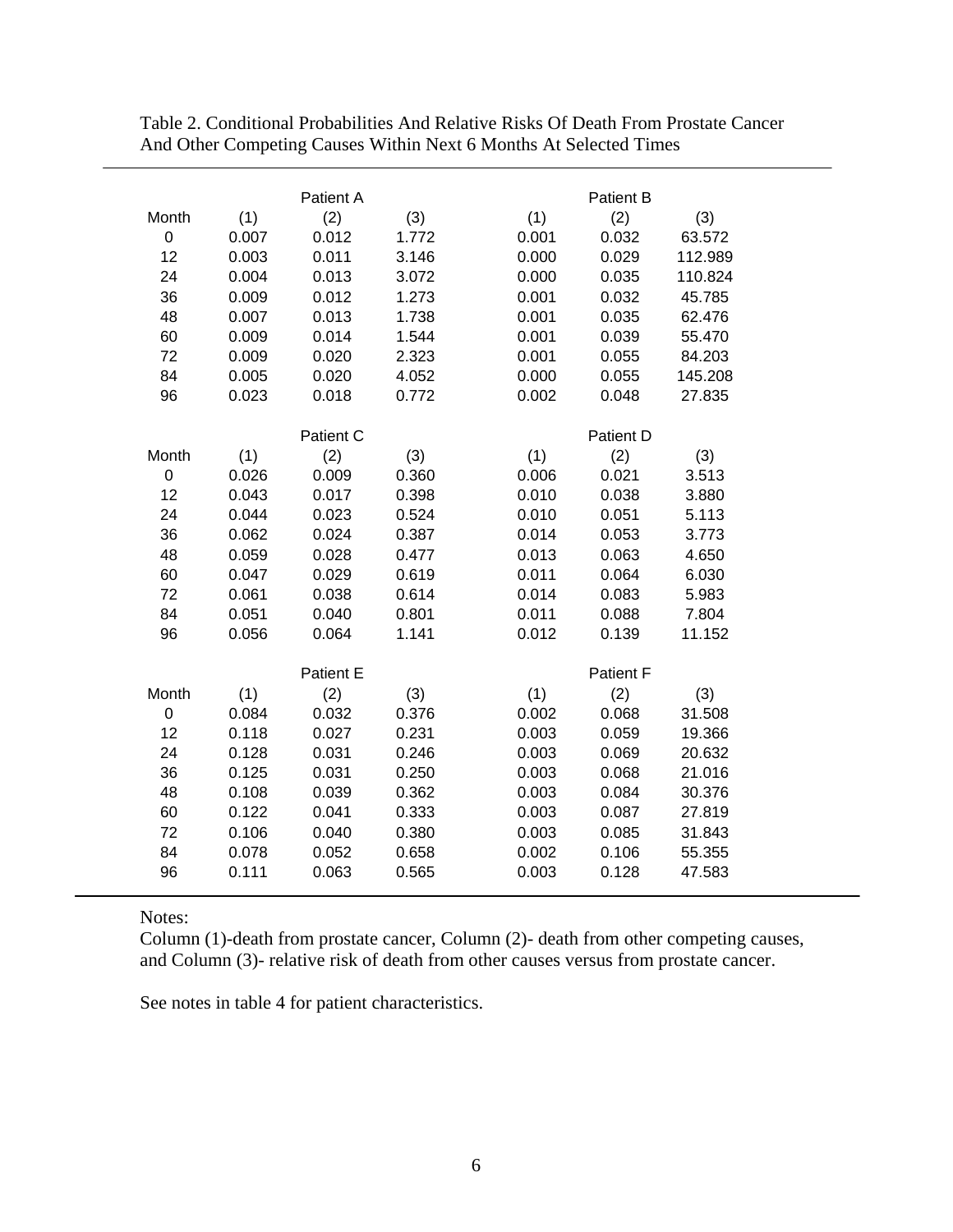### **Discussion**

This study used patient and tumor characteristics to predict probabilities of death from prostate cancer and other competing causes. Majority of prostate cancer patients die from other causes. Comorbidity is strongly associated with the hazard of dying from other competing causes. We are drafting manuscripts from this project, and this project will be extended to study effect of comorbidity on death from prostate cancer and from other competing risks.